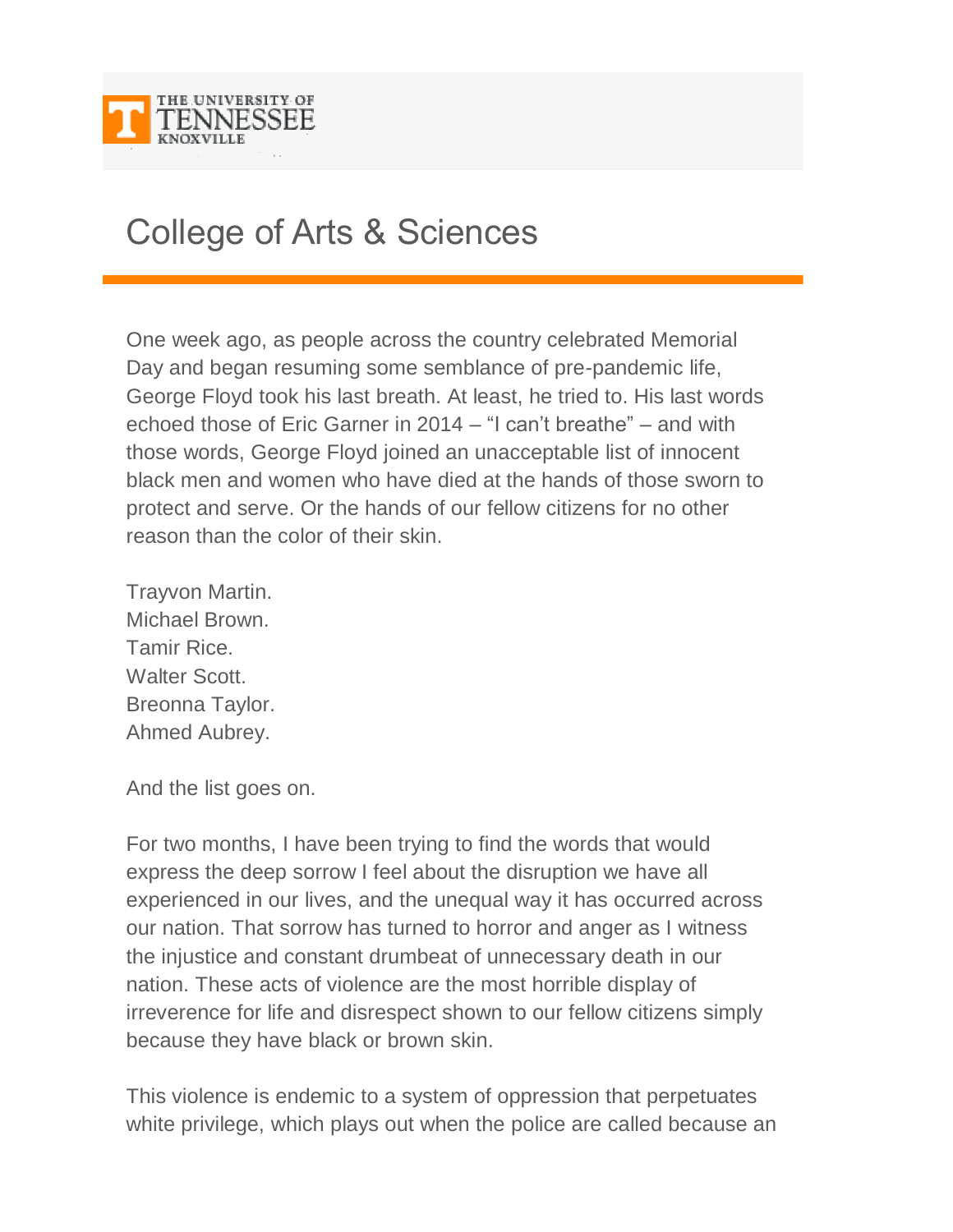individual simply does not like how an under-represented minority spoke to them or looked at them, or simply occupied the same space for simple pleasures like bird watching. It goes on and on and on … and it must stop. We cannot ignore the acts of violence occurring across the country. Intolerance of diversity – from race and identity to ideals and thought – is not a strength. It is a weakness and one that, when left unchecked, destroys communities.

Are we the United States of Anguish or are we the United States of America? These days, it is hard to tell if those are different, but I put my faith in you – my colleagues and friends of the Volunteer community – to stand for justice and call for action. If we were on campus today, we would gather at the Rock to support our community of color and express our sorrow and anger over what is happening in communities across America, including our own.

Since we are unable to gather and stand in solidarity, I ask you to recognize the biases we all carry and pledge to help make America a safe and healthy place for everyone to pursue the lives they want to live. Take action and reach out to your colleagues and friends who once again suffer an all-to-familiar assault on their identities. They may seem okay, but chances are, they are not.

As faculty and staff in the College of Arts and Sciences, we seek to promote the values of free and ethical intellectual inquiry and effective civic engagement. We also seek to promote these ideas within the context of respect for diversity. We have the capacity to become better educated, to join communities that bring diverse groups of individuals together to discuss the rampant racism in our country. We can take a stand and call for action that includes a change in how our police are trained and make sure they are held accountable for failing to protect and serve every member of their community.

On our campus, Vol Means All is not just another slogan. It emerged as a call for tolerance and acceptance of another minority group – but its call is broader and includes all who are disrespected for who they are. Now, more than ever, it is on us to take a stand and renew the call that Black Lives Matter!